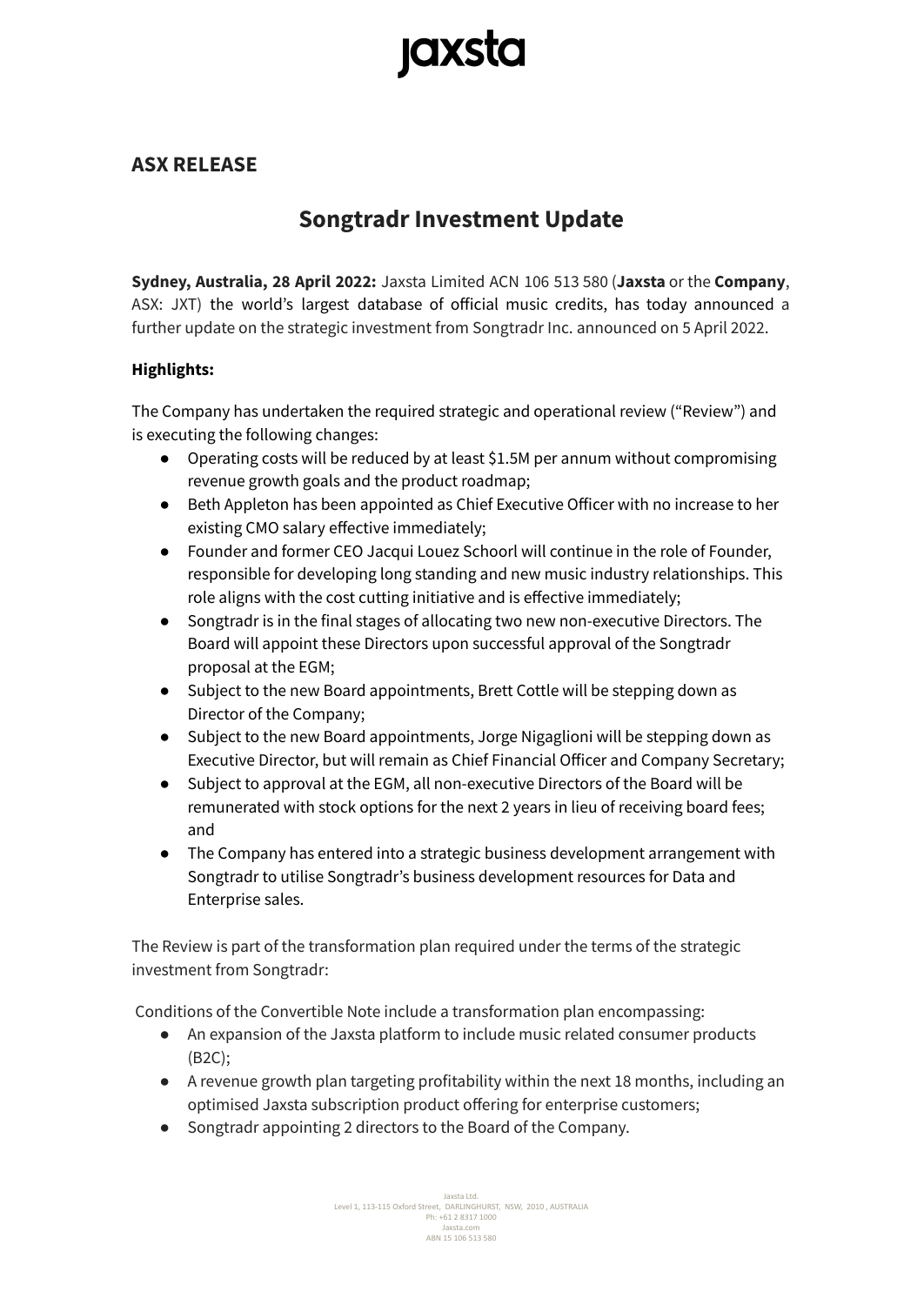# **jaxsta**

The cost savings identified have commenced and are expected to have annual savings of \$1.5 million.

Jacqui Louez-Schoorl, Jaxsta Founder, stated, *"I have enormous respect for Beth and I am* thrilled to pass the Jaxsta baton to her as I know she will be very successful in the role. I will be by her side, supporting her and the team in my new role and look forward to this exciting new *chapter in the Jaxsta journey."*

Beth Appleton, Jaxsta CEO, stated, *"I am completely focused on the results we need to deliver as I take the reins and continue building on the unparalleled foundation that Jaxsta has established. Our technology is the only official verified database of music credits in the world and our team is focused on our immediate goal to rapidly grow revenues whilst maintaining a lean and efficient cost base."*

Linda Jenkinson, Jaxsta Independent Chair, stated, *"Beth has the industry experience and skills to lead Jaxsta on this exciting new phase and the board and I wish her great success. Jacqui's passion and drive as CEO has been immeasurable and I look forward to working with her in her new role going forward. We also want to recognise the invaluable contributions made by Brett Cottle during his tenure as Director since the RTO."*

Songtradr, CEO and Founder Paul Wiltshire added, *"Jaxsta is a music industry pioneer and we believe the true value of aggregating the industry's data, as Jaxsta has, will be realized through both refined B2B and B2C initiatives. Building transformational technology is anything but easy and Jacqui and her team have worked incredibly hard on their mission to solve part of the music industry's significant data problem. We trust this new era for Jaxsta will be a highly focused period of revenue growth coupled with disciplined cost management providing the bedrock to support the company's long term ambitions."*

For further information please contact:

#### **Authorisation & Additional Information:**

This announcement was authorised by the Board of Directors of Jaxsta Limited

## **Jaxsta Investor Relations:**

E: [jaxstainvestors@jaxsta.com](mailto:jaxstainvestors@jaxsta.com) P: +61 2 8317 1000

### [www.jaxsta.com](http://www.jaxsta.com) Level 1, 113-115 Oxford Street

Darlinghurst 2010 NSW Australia

**-Ends-**